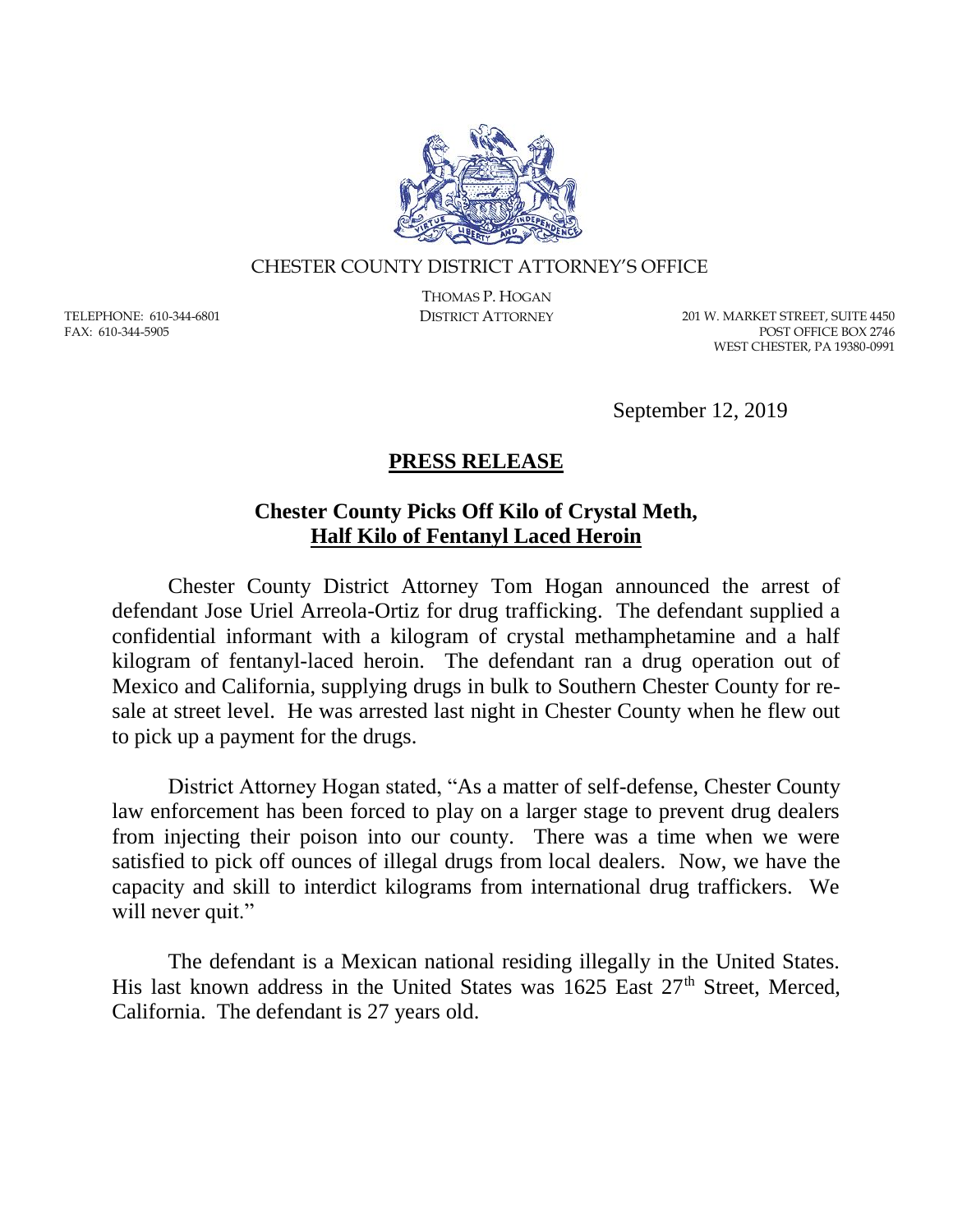The facts alleged in the criminal complaint are as follows: $<sup>1</sup>$ </sup>

The defendant is part of a drug-trafficking organization with ties to Mexico and California. In March of 2019, the defendant appeared in Chester County to collect on a drug debt for marijuana sales. The defendant was introduced to a confidential informant ("CI") working with the Chester County Detectives.

The defendant set up a deal to send the CI a kilogram of crystal methamphetamine for re-sale. The defendant instructed the CI to deposit money into a bank account under a false name.

Once the money was deposited, the defendant mailed a kilogram of methamphetamine to the CI on March 28, 2019. The defendant later spoke to the CI to confirm the quality of the meth and arranged for another payment to the bank account.

The defendant and the CI then engaged in a series of communications. The defendant offered to sell the CI both meth and heroin. The defendant also had the CI deposit money into another bank account under a second fake name.

On August 29, 2019, the CI received a half-kilogram package from the defendant. The package was supposed to contain heroin. Instead, it contained mostly fentanyl, mixed with heroin. Such a shipment could have caused dozens of overdose deaths if sold to users in Chester County.

On September 11, 2019, the defendant travelled to Chester County to receive payment from the CI. Instead, the defendant was met by Chester County Detectives and arrested on drug trafficking charges.

The defendant's bail was set at \$1 million cash. He was remanded to Chester County Prison. He will have a preliminary hearing scheduled shortly.

District Attorney Hogan added, "Crystal meth and fentanyl laced heroin are the evil twins of current street drugs. The world is a dark place where we can order up a kilo of meth and a half-kilo of heroin/fentanyl this easily. However, as local drug dealers and now international drug traffickers are learning, they better stay out of Chester County."

 $\overline{a}$ 

<sup>&</sup>lt;sup>1</sup> A criminal defendant is presumed innocent until proven guilty in court.